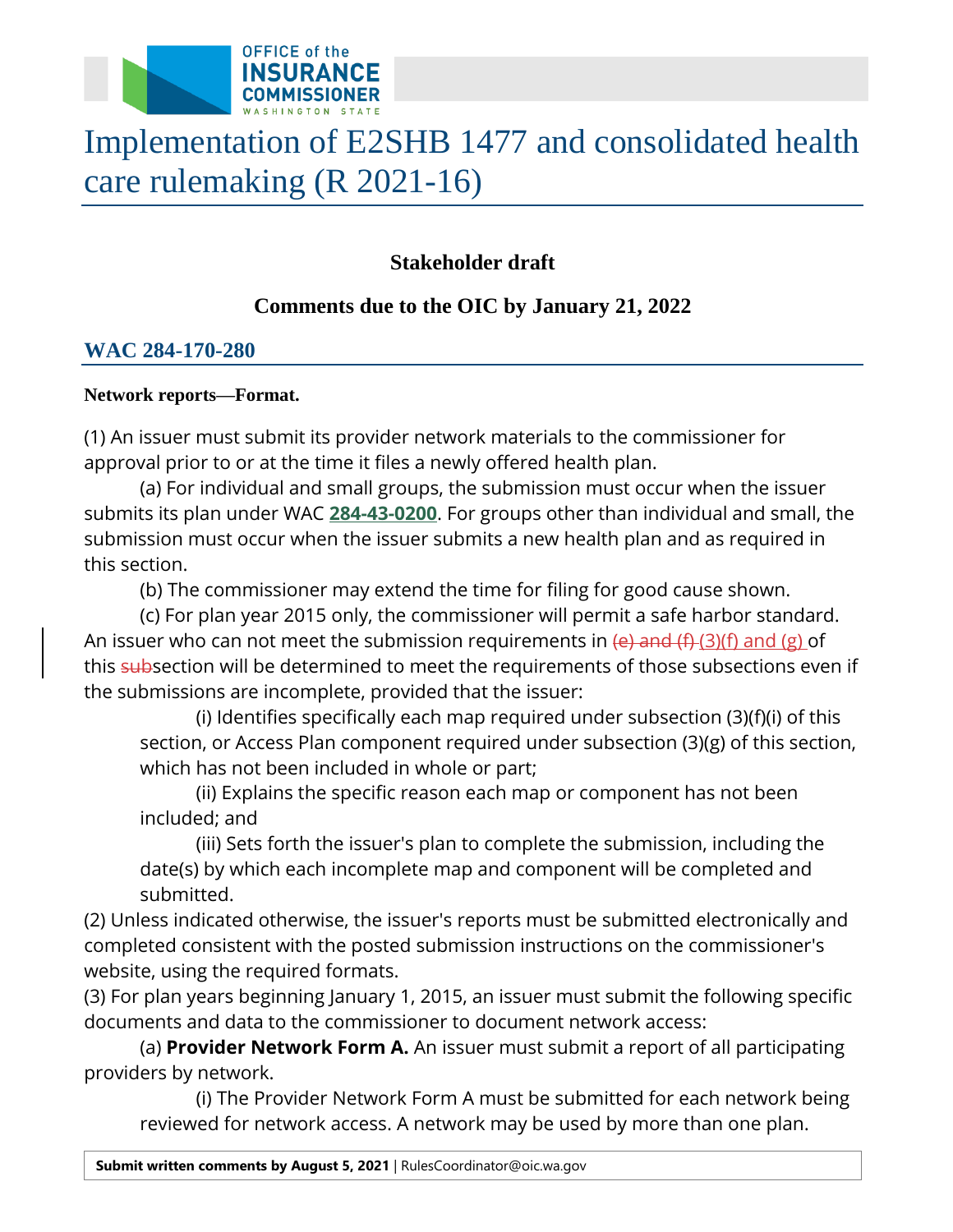(ii) An issuer must indicate whether a provider is an essential community provider as instructed in the commissioner's Provider Network Form A instructions.

(iii) An issuer must submit an updated, accurate Provider Network Form A on a monthly basis by the 5th of each month for each network and when a material change in the network occurs as described in subchapter B.

 RCW **[48.44.080](http://app.leg.wa.gov/RCW/default.aspx?cite=48.44.080)** and the requirements of RCW **[48.46.030](http://app.leg.wa.gov/RCW/default.aspx?cite=48.46.030)** relating to filing of notices (iv) Filing of this data satisfies the reporting requirements of that describe changes in the provider network.

(b) **Provider directory certification.** An issuer must submit at the time of each Provider Network Form A submission a certification that the provider directory posted on the issuer's website is specific to each plan, accurate as of the last date of the prior month. A certification signed by an officer of the issuer must confirm that the provider directory contains only providers and facilities with which the issuer has a signed contract that is in effect on the date of the certification.

(c) **988 Crisis Hotline Appointment Form D report**. For health plans issued or renewed on or after January 1, 2023, issuers must make next-day appointments available to enrollees experiencing urgent, symptomatic behavioral health conditions to receive covered behavioral health services. Beginning on January 7, 2023, issuers must submit a report that will document their health plans' compliance with next day appointment access, including a count of enrollee appointments available for urgent, symptomatic behavioral health care serviceshealth plans must submit a weekly report that will detail the health plans compliance with next day appointment access.

(i) The report is due on the dates published on the office of the insurance commissioner's website and will be set each calendar year. The office of the insurance commissioner will publish the first reporting date by December 1, 2022, and by each December 1st thereafter. The reporting time frame will be no more frequent than weekly and no less often than twice yearly The report is due each Friday except on state or federal recognized holidays and in such situations the report is due the Monday following the holiday.

(ii) The report must contain all data items shown in and conform to the format of the 988 Crisis Hotline Appointment Form D report prescribed by and available from the commissioner.

> (A) If a carrier has not received any next day appointment requests, the carrier will still utilize and submit the report to attest that no requests were received during the filing timeframe.

If a carrier has received a request or several requests for next day appointments, the carrier's report will include, but is not limited to, data to identify the health carrier's name, network name, service area by county, available appointments, appointments accessed, number of appointments where the scheduling timeframe was met within 1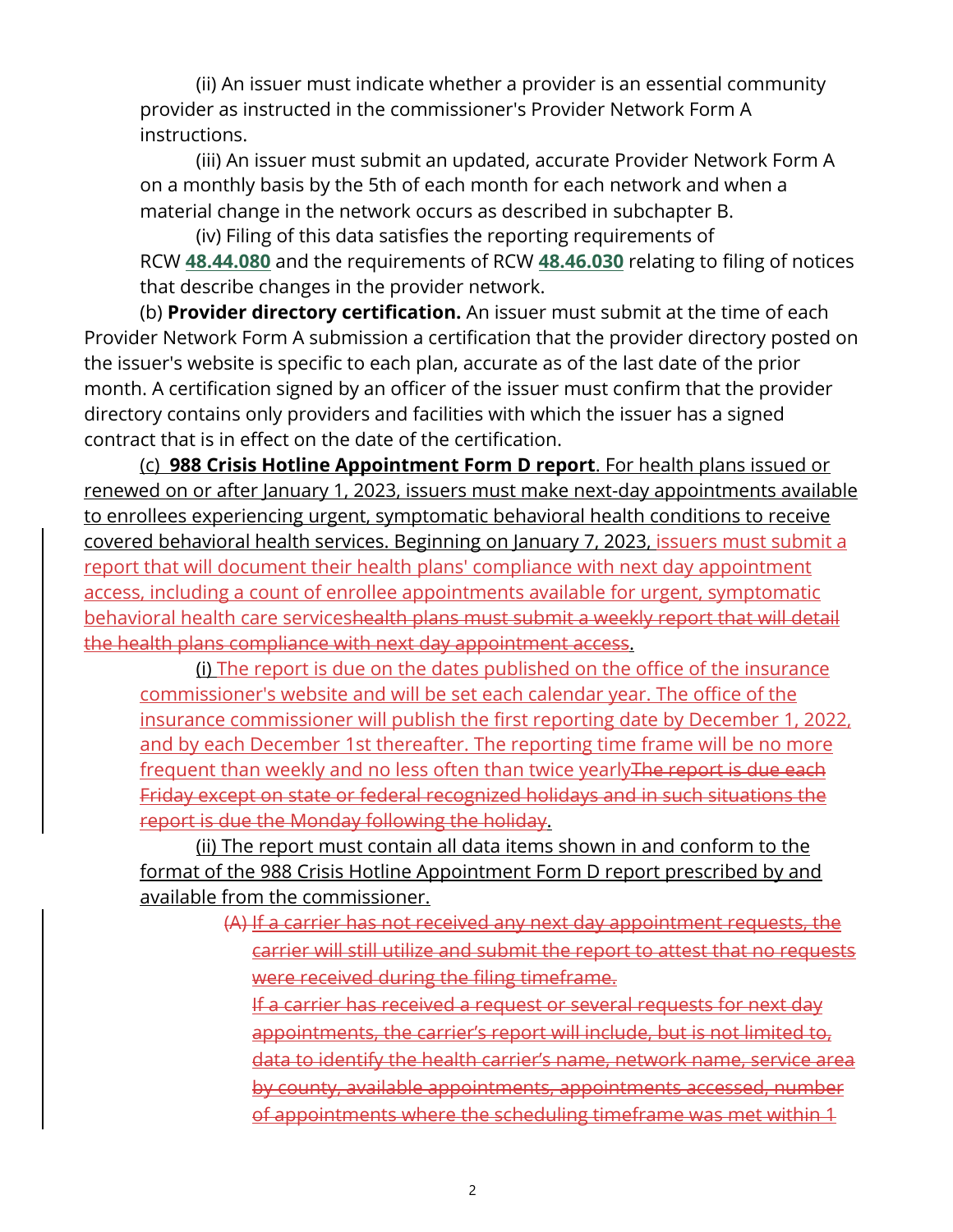day, number of appointments where the scheduling timeframe was not met within 1 day and an explanation for not meeting the timeframe.

(iii) The report must reflect information from any sources available at the time the reporting is completed including, but not limited to:

(A) All requests the issuer has received from any source including, but not limited to, an enrollee, their provider, or a crisis call center hub;

(B) The issuer's claims data; and

(C) The behavioral health crisis call center system platform and the behavioral health integrated client referral system, once those are established and providing real-time information relevant to the coordination of behavioral health crisis response and suicide prevention services, as provided in chapter 71.24 RCW, and that information is accessible to the issuer.

(iv) For purposes of this report, urgent symptomatic behavioral health conditions will have the same meaning as described in RCW 48.43.790or as established by the National Suicide Hotline Designation Act of 2020 and federal communications rules adopted July 16, 2020.

 (d) **Network Enrollment Form B.** The Network Enrollment Form B report provides the commissioner with an issuer's count of total covered lives for the prior year, during each month of the year, for each health plan by county.

(i) The report must be submitted for each network as a separate report. The report must contain all data items shown in and conform to the format of Network Enrollment Form B prescribed by and available from the commissioner.

(ii) An issuer must submit this report by March 31st of each year.

(e) **Alternate Access Delivery Request Form C.** For plan years that begin on or after January 1, 2015, alternate access delivery requests must be submitted when an issuer's network meets one or more of the criteria in WAC **[284-170-200](https://apps.leg.wa.gov/wac/default.aspx?cite=284-170-200)** (15)(a) through (d). Alternate access delivery requests must be submitted to the commissioner using the Alternate Access Delivery Request Form C.

(i) The Alternate Access Delivery Request Form C submission must address the following areas, and may include other additional information as requested by the commissioner:

(A) A description of the specific issues the alternate access delivery system is intended to address, accompanied by supporting data describing how the alternate access delivery system ensures that enrollees have reasonable access to sufficient providers and facilities, by number and type, for covered services;

(B) A description and schedule of cost-sharing requirements for providers that fall under the alternate access delivery system;

(C) The issuer's proposed method of noting on its provider directory how an enrollee can access provider types under the alternate access delivery system;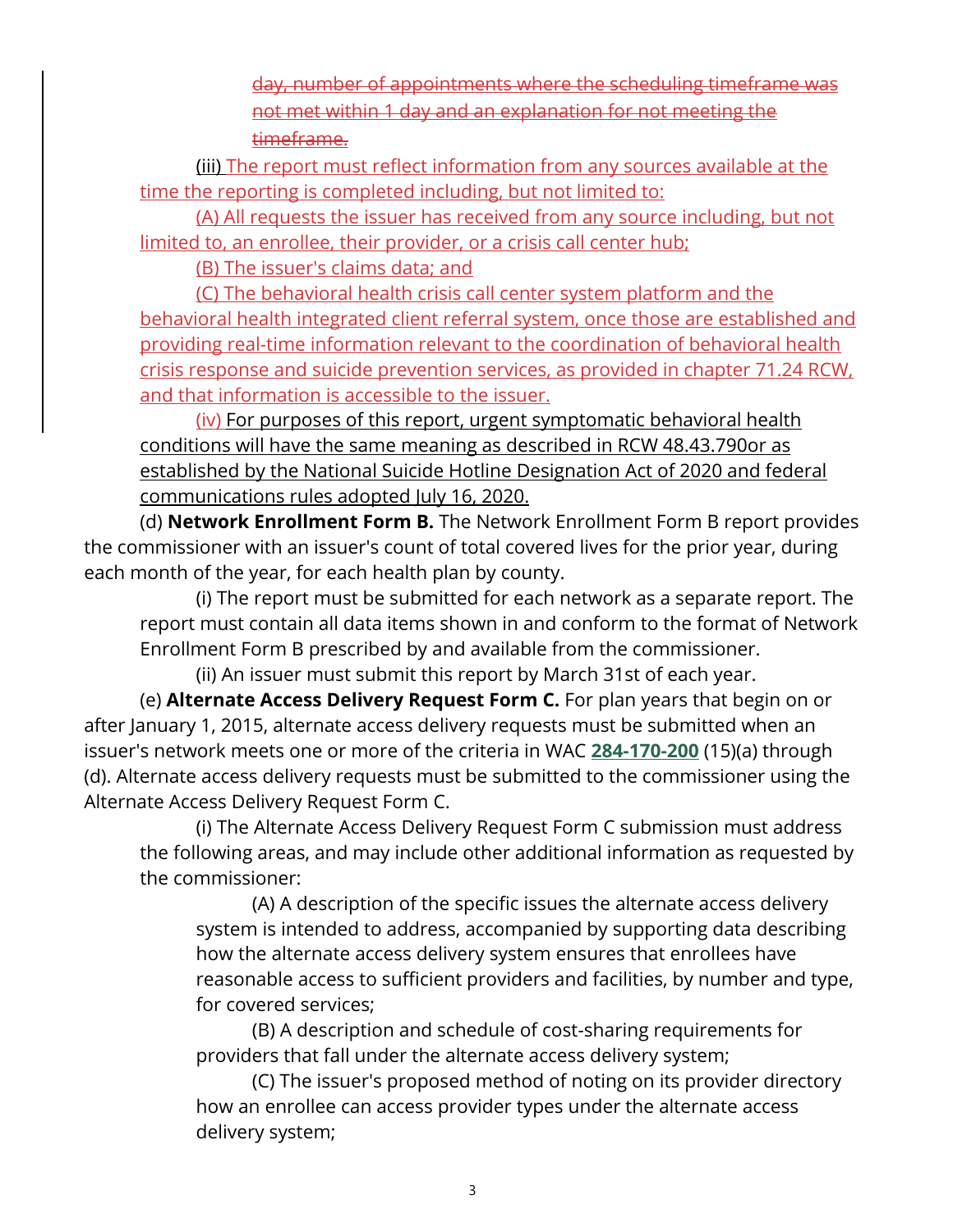(D) The issuer's marketing plan to accommodate the time period that the alternate access delivery system is in effect, and specifically describe how it impacts current and future enrollment and for what period of time; (ii) Provider Network Form A and Network Enrollment Form B submissions are required in relation to an alternate access delivery system on the basis

described in subsections (1) and (2) of this section.

(iii) If a network becomes unable to meet the network access standards after approval but prior to the health product's effective date, an alternate access delivery request must include a timeline to bring the network into full compliance with this subchapter.

## (f) **Geographic Network Reports.**

(i) The geographic mapping criteria outlined below are minimum requirements and will be considered in conjunction with the standards set forth in WAC **[284-170-200](https://apps.leg.wa.gov/wac/default.aspx?cite=284-170-200)** and **[284-170-310](https://apps.leg.wa.gov/wac/default.aspx?cite=284-170-310)**. One map for each of the following provider types must be submitted:

(A) Hospital and emergency services. Map must identify provider locations, and demonstrate that each enrollee in the service area has access within thirty minutes in an urban area and sixty minutes in a rural area from either their residence or workplace to general hospital facilities including emergency services.

(B) Primary care providers. Map must demonstrate that eighty percent of the enrollees in the service area have access within thirty miles in an urban area and sixty miles in a rural area from either their residence or workplace to a primary care provider with an open practice. The provider type selected must have a license under Title **[18](http://app.leg.wa.gov/RCW/default.aspx?cite=18)** RCW that includes primary care services in the scope of license.

(C) Mental health and substance use disorder providers. For general mental health providers, such as licensed psychiatrists, psychologists, social workers, and mental health nurse practitioners, the map must demonstrate that eighty percent of the enrollees in the service area have access to a mental health provider within thirty miles in an urban area and sixty miles in a rural area from either their residence or workplace. For specialty mental health providers and substance use disorder providers, the map must demonstrate that eighty percent of the enrollees have access to the following types of service provider or facility: Evaluation and treatment, voluntary and involuntary inpatient mental health and substance use disorder treatment, outpatient mental health and substance use disorder treatment, and behavioral therapy. If one of the types of specialty providers is not available as required above, the issuer must propose an alternate access delivery system to meet this requirement.

(D) Pediatric services. For general pediatric services, the map must demonstrate that eighty percent of the covered children in the service area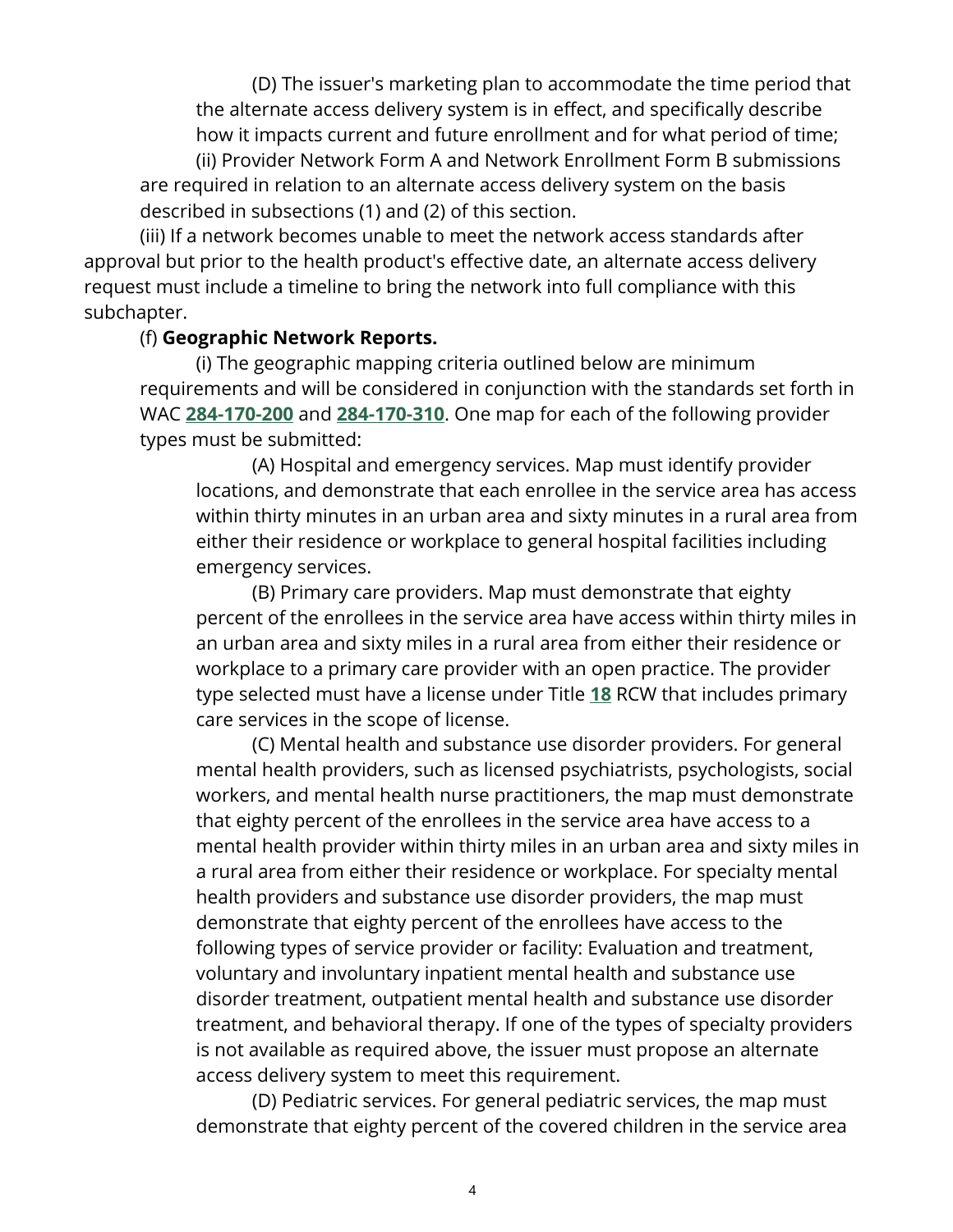have access to a pediatrician or other provider whose license under Title **[18](http://app.leg.wa.gov/RCW/default.aspx?cite=18)** RCW includes pediatric services in the scope of license. This access must be within thirty miles in an urban area and sixty miles in a rural area of their family or placement residence. For specialty pediatric services, the map must demonstrate that eighty percent of covered children in the service area have access to pediatric specialty care within sixty miles in an urban area and ninety miles in a rural area of their family or placement residence. The pediatric specialty types include, but are not limited to, nephrology, pulmonology, rheumatology, hematology-oncology, perinatal medicine, neurodevelopmental disabilities, cardiology, endocrinology, and gastroenterology.

(E) Specialty services. An issuer must provide one map for the service area for specialties found on the American Board of Medical Specialties list of approved medical specialty boards. The map must demonstrate that eighty percent of the enrollees in the service area have access to an adequate number of providers and facilities in each specialty. Subspecialties are subsumed on the map.

(F) Therapy services. An issuer must provide one map that demonstrates that eighty percent of the enrollees have access to the following types of providers within thirty miles in an urban area and sixty miles in a rural area of their residence or workplace: Chiropractor, rehabilitative service providers and habilitative service providers.

(G) Home health, hospice, vision, and dental providers. An issuer must provide one map that identifies each provider or facility to which an enrollee has access in the service area for home health care, hospice, vision, and pediatric oral coverage, including allied dental professionals, dental therapists, dentists, and orthodontists.

(H) Covered pharmacy dispensing services. An issuer must provide one map that demonstrates the geographic distribution of the pharmacy dispensing services within the service area. If a pharmacy benefit manager is used by the issuer, the issuer must establish that the specifically contracted pharmacy locations within the service area are available to enrollees through the pharmacy benefit manager.

(I) Essential community providers. An issuer must provide one map that demonstrates the geographic distribution of essential community providers, by type of provider or facility, within the service area. This requirement applies only to qualified health plans as certified in RCW **[43.71.065](http://app.leg.wa.gov/RCW/default.aspx?cite=43.71.065)**.

(ii) Each report must include the provider data points on each map, title the map as to the provider type or facility type it represents, include the network identification number the map applies to, and the name of each county included on the report.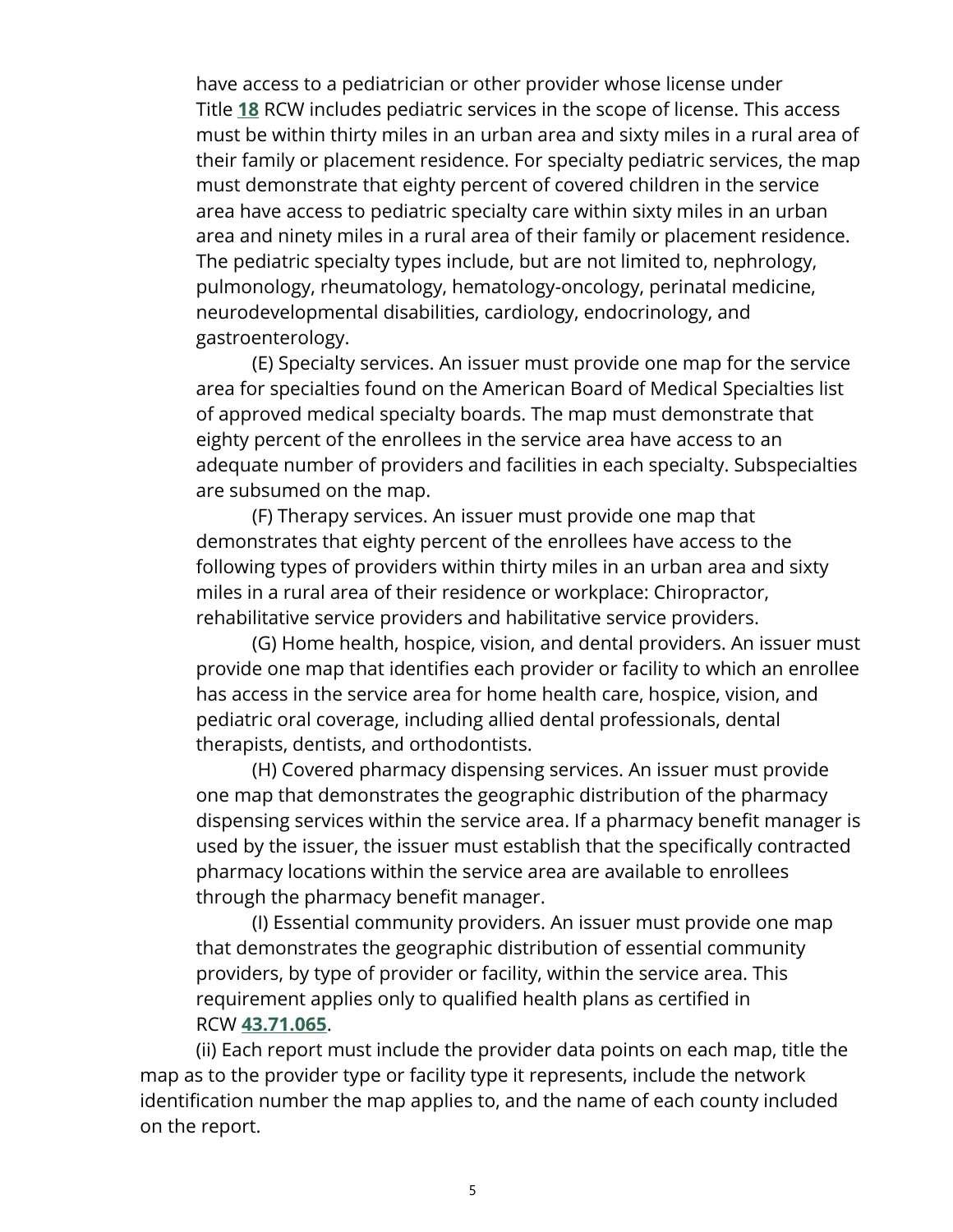(iii) For plan years beginning January 1, 2015, and every year thereafter, an issuer must submit reports as required in subsection (1) of this section to the commissioner for review and approval, or when an alternate access delivery request is submitted.

(g) **Access Plan.** An issuer must establish an access plan specific to each product that describes the issuer's strategy, policies, and procedures necessary to establishing, maintaining, and administering an adequate network.

(i) At a minimum, the issuer's policies and procedures referenced in the access plan must address:

(A) Referral of enrollees out-of-network, including criteria for determining when an out-of-network referral is required or appropriate;

(B) Copayment and coinsurance determination standards for enrollees accessing care out-of-network;

(C) Standards of accessibility expressed in terms of objectives and minimum levels below which corrective action will be taken, including the proximity of specialists and hospitals to primary care sources, and a method and process for documentation confirming that access will not result in delay detrimental to health of enrollees;

(D) Monitoring policies and procedures for compliance, including tracking and documenting network capacity and availability;

(E) Standard hours of operation, and after-hours, for prior authorization, consumer and provider assistance, and claims adjudication;

(F) Triage and screening arrangements for prior authorization requests;

(G) Prior authorization processes that enrollees must follow, including the responsibilities and scope of use of nonlicensed staff to handle enrollee calls about prior authorization;

(H) Specific procedures and materials used to address the needs of enrollees with limited-English proficiency and literacy, with diverse cultural and ethnic backgrounds, and with physical and mental disabilities;

(I) Assessment of the health status of the population of enrollees or prospective enrollees, including incorporation of the findings of local public health community assessments, and standardized outcome measures, and use of the assessment data and findings to develop network or networks in the service area;

(J) For gender affirming treatment:

(I) Standards of accessibility expressed in terms of objectives and minimum levels below which corrective action will be taken, including the proximity of gender affirming treatment services to primary care sources, and a method and process for documentation confirming that access will not result in delay detrimental to health of enrollees; and